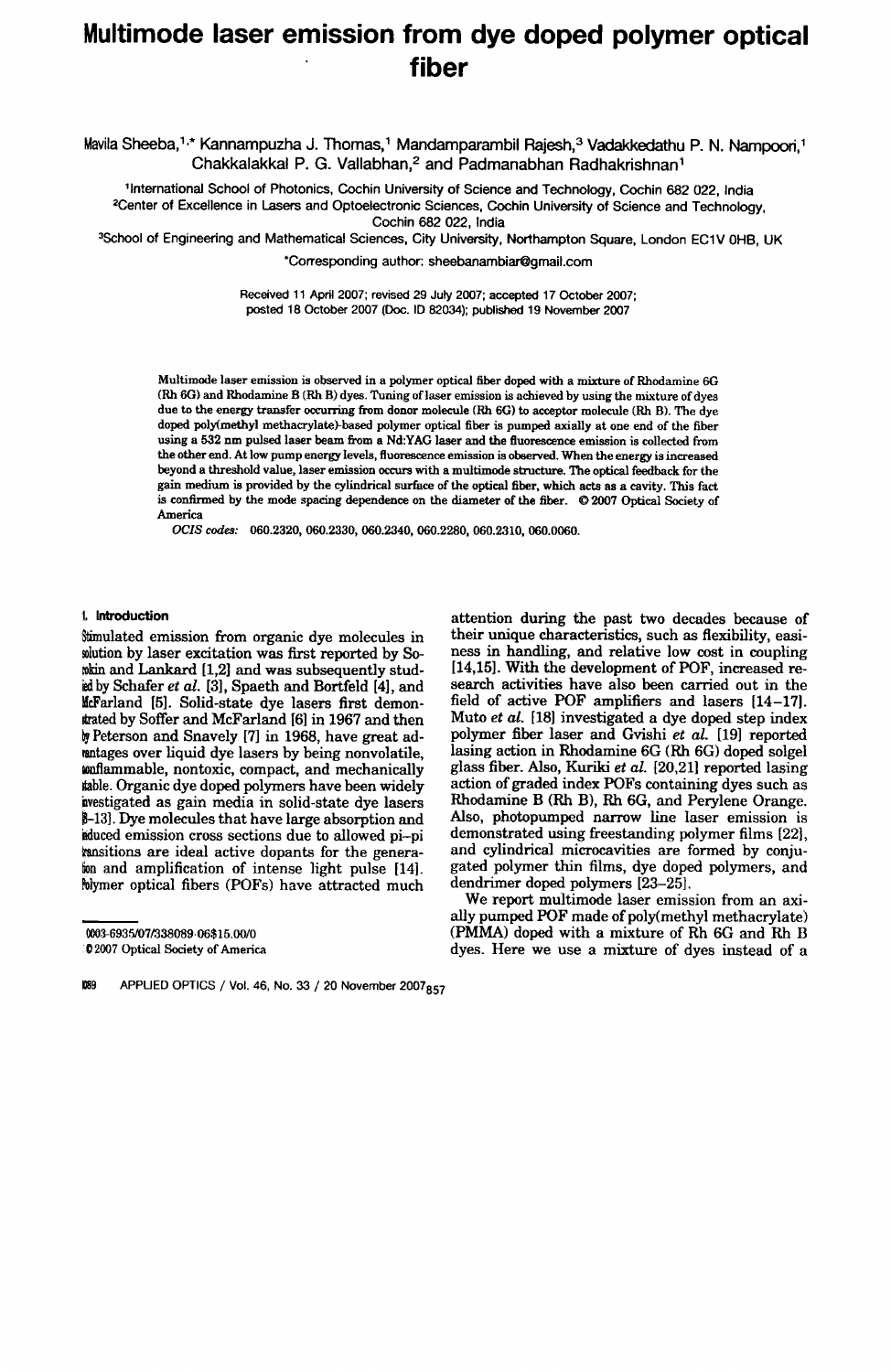single dye to study the extended tunable laser emission from the mixed dye system. The excitation of dye lasers through energy transfer processes provides one of the means of extending the lasing wavelength region [26,27]. Energy transfer of Rh 6G:Rh B dye mixtures in a PMMA matrix was studied and revealed the nonradiative type energy transfer occurring from Rh 6G to Rh B [28]. The main mechanisms that have been proposed for such an energy transfer are (1) radiative transfer, i.e., absorption of donor emission by an acceptor; (2) diffusion controlled collisional transfer; and (3) resonance transfer via dipole-dipole interaction [29,30]. The origin of resonance transfer is the long-range dipole-dipole Coulomb interaction [31]. The probability of such an energy transfer is large if the emission spectrum of the donor strongly overlaps the absorption spectrum of the acceptor. Such a strong overlap of the emission spectrum of Rh 6G (donor) with the absorption spectrum of Rh B (acceptor) has been reported [32]. Radiationless energy transfer in the laser dye mixture consisting of Rh 6G (donor) and Rh B (acceptor) has also been studied using fluorescence lifetime measurements (33).

## 2. Experiment

The dye doped polymer fibers used for the present studies are based on PMMA. PMMA is chosen as the host as it has good optical quality and is compatible with most of the organic dyes used as dopants. The dyes used as dopants are Rh 6G and Rh B, which have high quantum yield, a low intersystem crossing rate, low excited state absorption at both pump and lasing wavelengths, and reasonably good photostability. The refractive index of methylmethacrylate  $(MMA)$  is  $\sim$  1.41. When polymerized, the index of the polymer will increase up to 1.49 due to volume reduction during liquid to solid phase transition.

### 3. Fabrication of Dye Doped Polymer Optical Fiber

Commercially available MMA will contain inhibitors such as hydroquinone. Inhibitors are used to transport MMA without polymerization. Inhibitors are removed by repeatedly washing the monomer with 5% NaOH solution followed by flushing with distilled water. The remaining water is removed by adding suitable drying agents such as  $CaCl<sub>2</sub>$ . The monomer is purified by distillation under reduced pressure. The preform for fiber fabrication is [34] made by polymerizing the purified MMA. The monomer is mixed with benzoyl peroxide  $(0.01 \text{ M})$  as initiator, *n*-butyl mercaptan (0.03M) as the chain transfer agent along with Rh 6G and Rh B in sealed tubes. The uniform mixing of the dye-monomer mixture is ensured by stirring well with a magnetic stirrer followed by filtration. These tubes are then placed in a constant temperature bath for three days at a temperature of 80 °C until it hardens and later they are kept in a furnace at  $100 °C$  for 24 h. The prepared preform is now ready for drawing the fiber in a custom-made fiber drawing tower. By using a preform feeder, the preform is lowered into the furnace and fiber is drawn



Fig. 1. Experimental setup to record the fluorescence emission from the flber end. Pumping is done axially.

at a temperature of 180 °C. The fiber diameter can be varied by adjusting the feed rate of the preform and the draw rate of the fiber. For investigation of the tuning of multimode laser emission due to energy transfer process, four fiber samples are used with the following dye concentrations: (1) Rh 6G (0.25 mM), (2) Rh 6G (0.25 mM), and Rh B (0.11 mM), (3) Rh 6G (0.25 mM) and Rh B (0.25 mM), and (4) Rh B (0.25 mM). For this study we used fibers with diam· eters of 335, 405, and 510  $\mu$ m. The maximum variation observed in the measurement of fiber diameter is  $\pm 2$  µm. The effect of the length of the dye doped fiber on laser emission is studied using different lengths of the fiber, namely, 2, 4.5, 7, 9, and 12 cm.

A schematic of the experimental setup for the laser emission studies from dye doped polymer optical fiber is shown in Fig. 1. Dye mixture doped polymer optical fiber is mounted on a five-axis fiber aligner. The fiber is axially pumped using 10 ns pulses from a frequency doubled Nd:YAG laser (532 nm, 10 Hz).Aset of calibrated neutral density filters is used to vary the pump energy. The pump beam is focused at the tip of the fiber using a convex lens of appropriate focal length. The emission is collected from the other end of the dye doped fiber using a collecting optical fiber coupled to a monochromator-CCD system (Acton Spectrapro).

## 4. Results and Discussion

Figure 2 shows a comparison of fluorescence emission from POF doped with Rh 6G, Rh 6G-Rh B dye mix, ture system and Rh B. In Fig. 2(b), the fluorescence spectrum from the POF doped with Rh 6G (0.25 mM) and Rh B (0.11 mM), shows a redshift in comparison with Rh  $6G (0.25 \text{ mM})$  doped POF [Fig. 2(a)] confirming that energy transfer occurs from Rh 6G (donor) to Rh B (acceptor) [26-33]. Figure 2(b) also shows an enhancement of bandwidth up to 60 nm compared to the 30 nm bandwidth of Rh 6G doped POF [Fig. 2(a)]. When both Rh 6G and Rh B are present in equal concentration (0.25 mM), the spectrum shifts more

85820 November 2007 / Vol. 46, No. 33 / APPLIED OPTICS 8090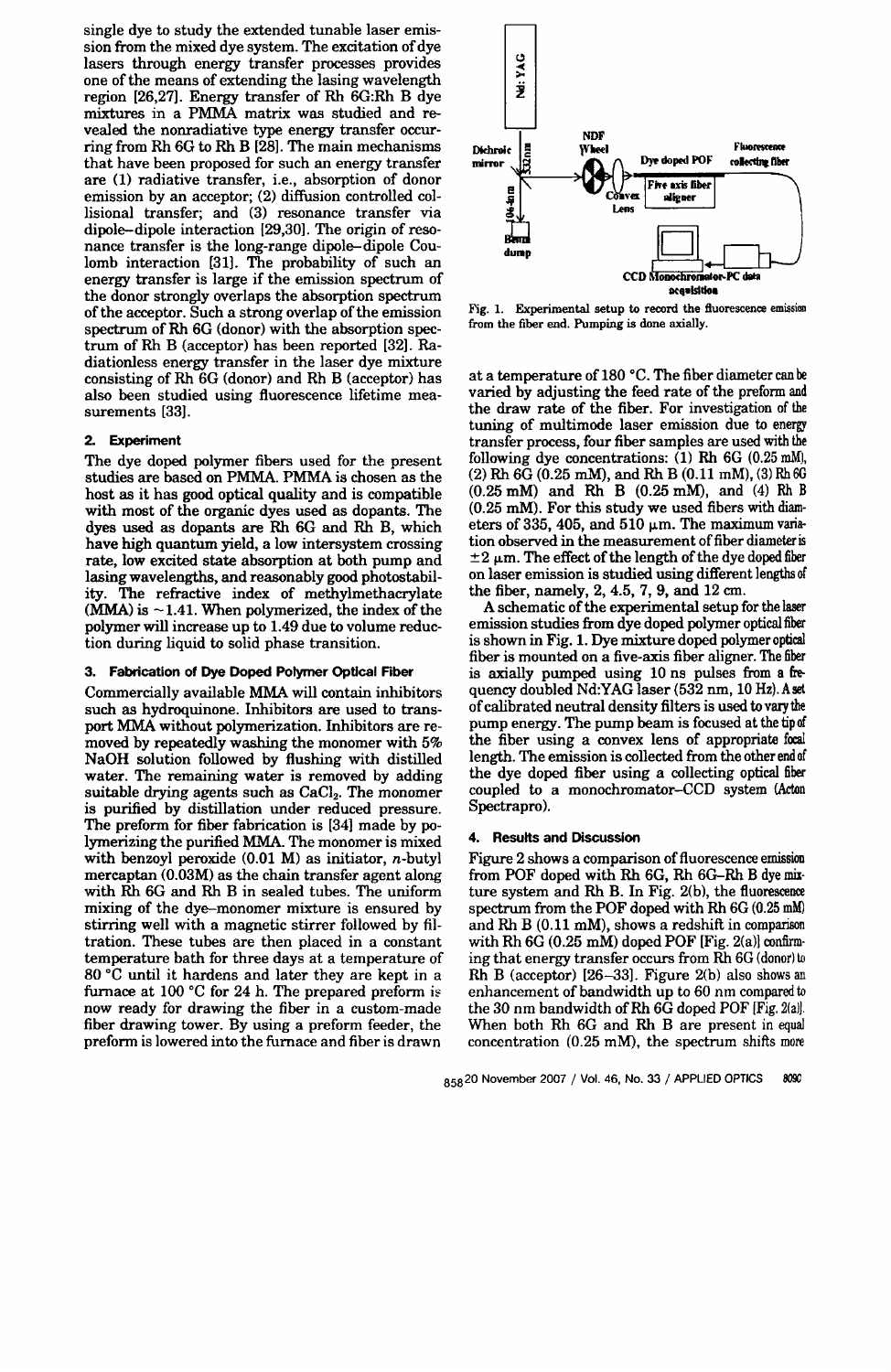

I- 2. Shift. of fluorescence emission peak due to energy transfer ress in dye mixture doped POF: (a) Rh 6G (0.25 mM), (b) dye  $t$ ture Rh 6G (0.25 mM) and Rh B (0.11 mM), (c) dye mixture Rh  $(0.25 \text{ mM})$  and Rh B (0.25 mM), and (d) Rh B (0.25 mM). Pump erg)' is 0.12 mJ /pulse. Length of the POF is 7 cm and diameter  $510 \mu m$ .

ward the emission region of Rh B [Fig. 2(c)] because aximum energy transfer occurs when both dyes are then in equal concentration [35]. Figure 2(d) repremts the fluorescence spectrum corresponding to Rh  $1(0.25 \text{ mM})$ .

Figure 3 shows the emission spectra of dye mixlire doped POF [sample corresponding to Fig. 2(b)] ith variation in pump energy. Figure 3(a) shows a mical fluorescence emission spectrum from the we mixture doped polymer optical fiber when  $\mu$ mped using the 532 nm radiation of energy 0.12 aJ/pulse. As the pump energy is increased further, hwrescence spectrum narrows due to amplified pontaneous emission (ASE) and at a threshold pump nergy, laser emission with a multimode structure merges [Fig. 3(c»). The expanded modes are clearly hown in Fig. 6. For a fiber with a diameter of 510  $\mu$ m lid a length of 7 cm the threshold energy is observed be  $0.34 \text{ mJ/pulse}$ .

A similar type of multimode laser emission is obgived in all other samples corresponding to Figs.  $\mathbf{I}_{\mathbf{a}}$ , 2(c), and 2(d). Figure 4 shows the tuning of the with variation in dye ntration. The lasing wavelength peak of Rh 6G (0.25 mM) doped POF is found to be at 572 nm. a mixture of Rh 6G (0.25 mM) and Rh B .11 mM) is used, the lasing wavelength peak shows idear redshift toward  $598$  nm [Fig. 3(d)]. From this, is clear that the lasing wavelength is tunable over 'larger range due to the enhancement in bandwidth then a mixed dye system is used. When Rh B conintration in the dye mixture system is increased to

1091 APPLIED OPTICS / Vol. 46, No. 33 / 20 November 2007 859



Fig. 3. Emission from 510  $\mu$ m diameter and 7 cm long dye doped POF at a pump energy of (a) 0,12, (b) 0.23, (c) 0.34, (d) 0.43, (e) 0.68, and (f) 1.02 mJ.

0.25 mM, the lasing wavelength peak shifts to 606 nm. A typical multimode laser emission spectrum, at a pump energy of  $0.47$  mJ/pulse from a POF doped with equal concentration (0.25 mM) of Rh 6G and Rh B dyes, is shown in Fig. 5. The lasing wavelength of Rh B  $(0.25 \text{ mM})$  is found to be at 610 nm. Since there is a clear overlap between the emission spectrum of Rh 6G and the absorption spectrum of Rh B, the energy transfer occurs from Rh 6G to Rh B



Fig. 4. Tuning of multimode laser emission peak with different dye concentrations. Rh 6G concentration is constant (0.25 mM) in all three samples. Pump energy is 1.37 mJ/pulse.  $L = 7$  cm and  $D = 510$  um.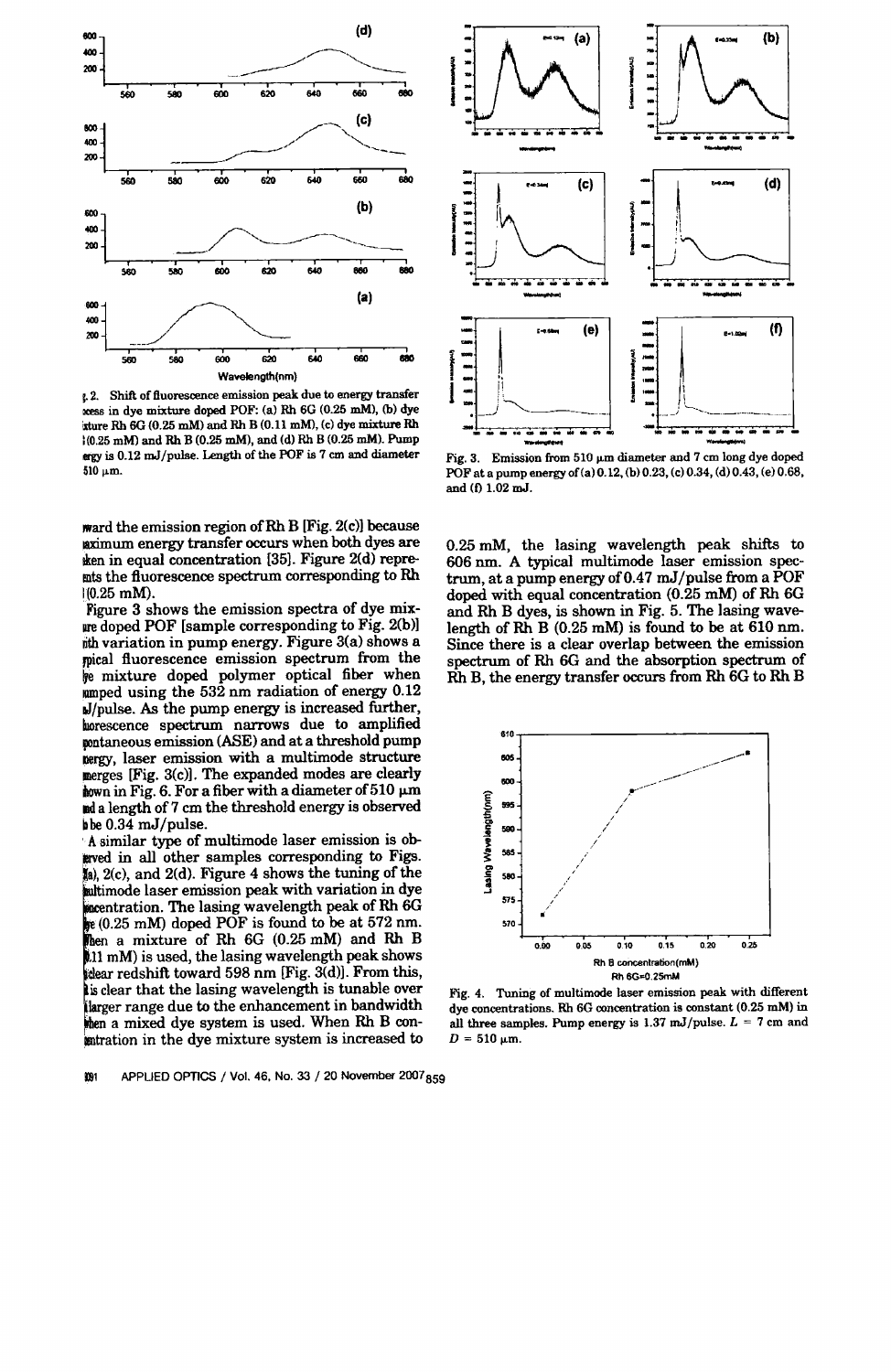

Fig. 5. (a) Typical multimode laser emission spectrum at a pump energy of 0.47 mJ/pulse from a POF doped with equal concentrations (0.25 mM) of Rh 6G and Rh B. (b) Expanded modes in (a).

and the lasing wavelength also shifts towards the emission region of Rh B.

Figure 6 shows the emission spectra recorded [sample corresponding to Fig. 2(b») for different diameters of dye doped POF for a length of 7 cm at a pump energy of 1.37 mJ /pulse. The spectrum shown in Fig. 6(a) is a clear indication of the existence of resonant modes. The average mode spacing is 0.23 nm. The strongest mode at 595.3 om has a FWHM of 0.1 nm. The dye doped fiber can be modeled as a number of serially connected microring cavities. The equations used to describe Fabry-Perot cavities work equally well here, with the substitution of the linear cavity length *L* by  $\pi D/2$  [36-38]. Thus the expected mode spacing  $\Delta\lambda$  is given by

$$
\Delta\lambda = \frac{\lambda^2}{2nL} = \frac{\lambda^2}{\pi n D},\tag{1}
$$

where  $\lambda$  is the wavelength of the strongest emission line, *n* is the refractive index, and D is the diameter of the fiber. In the case of Fig. 6(a), substituting the values for  $\lambda$ , *n*, and *D* as 595.3 nm, 1.49, and 335  $\mu$ m respectively, we get the mode spacing as 0.23 nm, which is the same as the observed mode spacing value. Table 1 shows the observed and calculated mode spacing values for fibers having different diam-



Fig. 6. Multimode laser emission from 7 cm long dye doped fiber at a pump energy 1.37 mJ/pulse.  $D = (a)$  335, (b) 405, and (c)  $510~\mu m$ .

eters. There is close agreement between the observed mode spacing and the calculated values. Thus as the diameter of the fiber increases, the mode spacing decreases accordingly. This observation is clear evi· dence of the fact that the observed fine structures in the emission spectra are resonant modes of the cavity formed by the cylindrical surfaces of the dye doped polymer optical fiber.

A similar phenomenon was observed by Geetha *et al.* [22J and Nedumpara *et al.* [39J in dye doped freestanding polymer films and Yokoyama et al. [40] in dye doped dendrimer solution. The observed resonant modes in our case can also be compared with the multimode lasing in plastic microring lasers on fibezs

860<sup>20</sup> November 2007 / Vol. 46, No. 33 / APPLIED OPTICS 8092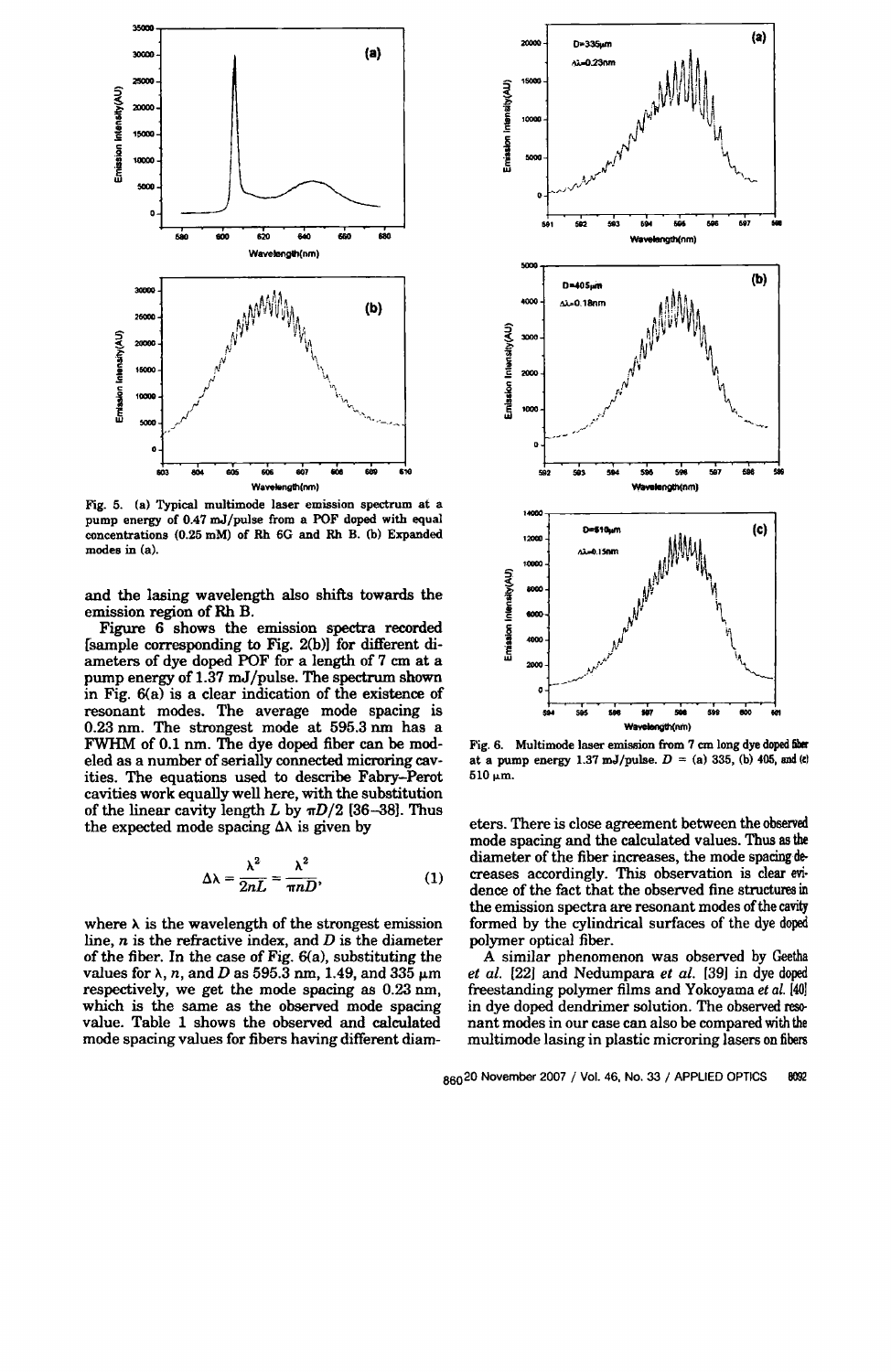Table 1. Mode SpacIng Dependence on Diameter of Fiber Based on the Microring Resonator Model<sup>\*</sup>

| Diameter $(D)$<br>$(\mu m)$ | <b>Calculated Mode Spacing</b><br>$(\Delta \lambda = \lambda^2 / \pi n D)$<br>(nm) | Observed Mode<br>Spacing $(\Delta \lambda)$<br>(nm) |
|-----------------------------|------------------------------------------------------------------------------------|-----------------------------------------------------|
| $335 \pm 2$                 | $0.23 \pm 0.002$                                                                   | 0.23                                                |
| $405 \pm 2$                 | $0.19 \pm 0.002$                                                                   | 0.18                                                |
| $510 \pm 2$                 | $0.15 \pm 0.002$                                                                   | 0.15                                                |

"Fiber length is 7 cm and pump energy is 1.37 mJ/pulse.

and wires [36-38]. External feedback is necessary to obtain laser emission. In this case there are no external mirrors to give feedback to the gain meidium. The optical feedback for the gain medium is provided by the cylindrical surface of the optical from these cylindrical surfaces are weak comther, which acts as the cavity. Though the refleclpared to the conventional laser cavity mirrors, the timulated emission along with its propagation through the gain medium resulted in laser emission with a multimode structure.

Figure 7 shows the emission spectra from dye doped POF [sample corresponding to Fig. 2(b)] having different lengths (z in figure) at a pump energy of 137 mJ/pulse. When the fiber length is increased, the multimode structure is observed superposed over the ASE up to a length of 9 cm for a fiber having  $$10 \mu m$  diameter. When the fiber length is 12 cm the me structure degrades and laser emission becomes



ped POF at a pump energy of  $1.37 \text{ mJ/pulse. } z = (a) 2$ , (b) 4.5, 7, (d) 9, and (e) 12 cm.

33 APPLIED OPTICS / Vol. 46, No. 33 / 20 November 2007<sub>861</sub>



Fig. 8. Variation of laser emission peak with length of the fiber having a diameter of 510  $\mu$ m at a pump energy of 1.37 mJ/pulse.

less prominent. An increase in the length of the fiber will result in the enhancement of the loss factor, which leads to the reduction of the visibility of the mode structure as observed in the present case. Also, as the length of the fiber is increased, redshift in the multimode laser emission can be observed due to the absorption and reemission process taking place within the dye doped fiber [41]; also see Fig. 8.

### 5. Conclusion

Multimode laser emission from a dye mixture doped polymer optical fiber is observed when excited by a 532 nm pulsed laser beam from a Nd:YAG laser. Tuning of laser emission is achieved by using a mixture of dyes utilizing the energy transfer that occurs from the donor (Rhodamine 6G) molecule to the acceptor molecule (Rhodamine B). As the energy of the pump beam is increased, fluorescence spectrum narrows due to amplified spontaneous emission and at a threshold energy, laser emission with a multimode structure emerges. When the diameter of the fiber is increased the mode spacing is found to decrease confirming our proposition that the observed modes are the resonant modes of a number of serially connected microring cavities formed by the dye doped POF. As the length of the fiber is increased, redshift in the multimode laser emission can be observed due to the absorption and reemission processes taking place within the dye doped fiber.

The authors acknowledge financial support from the Netherlands Organization for International Cooperation in Higher Education under the Joint Financing Programme in Higher Education to the International School of Photonics. M. Sheeba and M. Rajesh are grateful to the University Grants Commission, New Delhi, for the research fellowship. K J. Thomas acknowledges the Council of Scientific and Industrial Research, New Delhi, for the research fellowship.